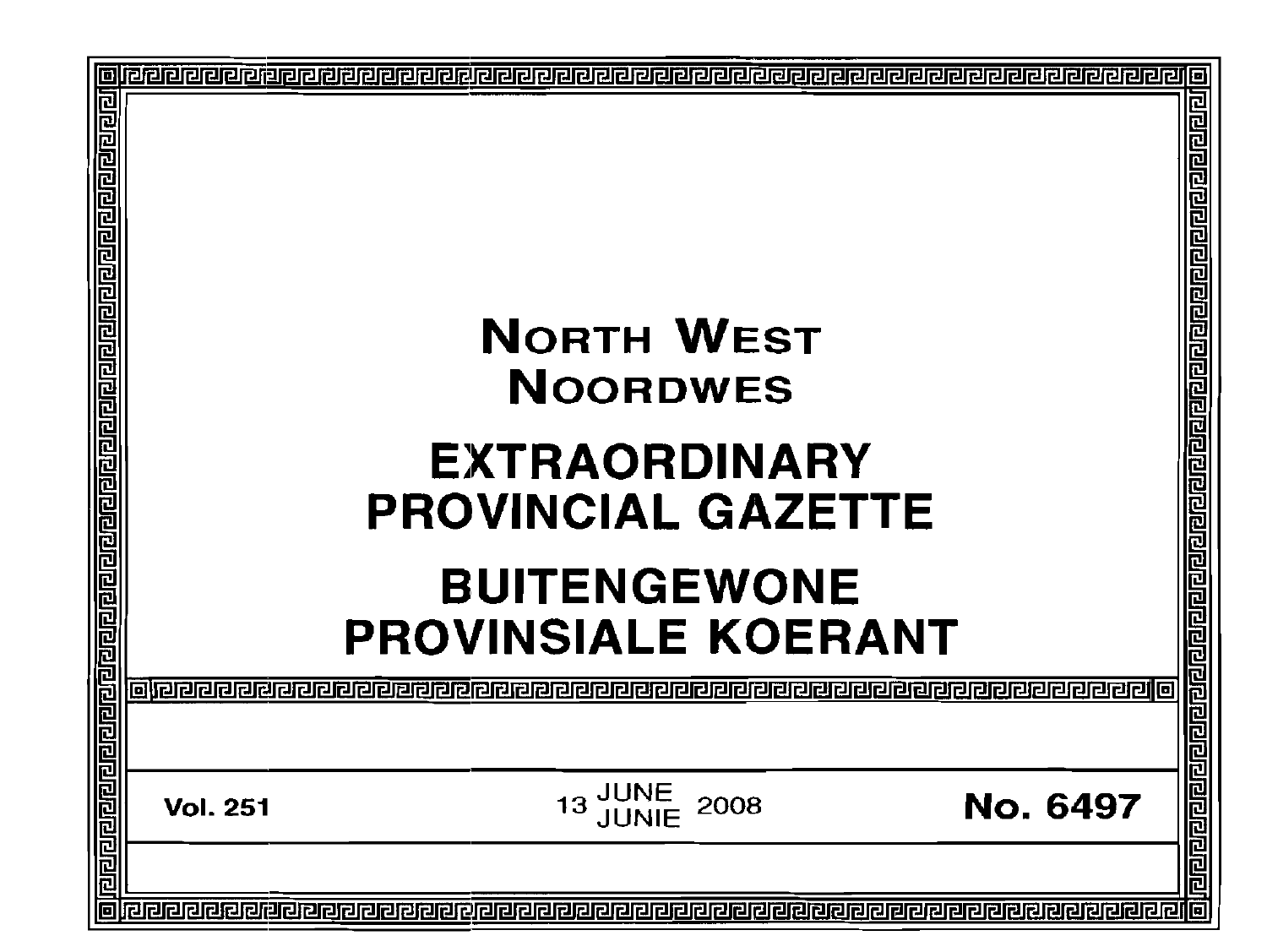No.

## **CONTENTS • INHOUD**

| ٧o. |                                                                                                                   | Page<br>No. | Gazette<br>No. |  |
|-----|-------------------------------------------------------------------------------------------------------------------|-------------|----------------|--|
|     | <b>LOCAL AUTHORITY NOTICES</b>                                                                                    |             |                |  |
|     | 238 Local Government: Municipal Systems Act (32/2000): Moses Kotane Local Municipality: Determination of tariffs: |             | 6497           |  |

| 239 Local Government: Municipal Property Rates Act (6/2004): Moses Kotane Local Municipality: Property rates and |      |
|------------------------------------------------------------------------------------------------------------------|------|
|                                                                                                                  | 6497 |

 $\bar{z}$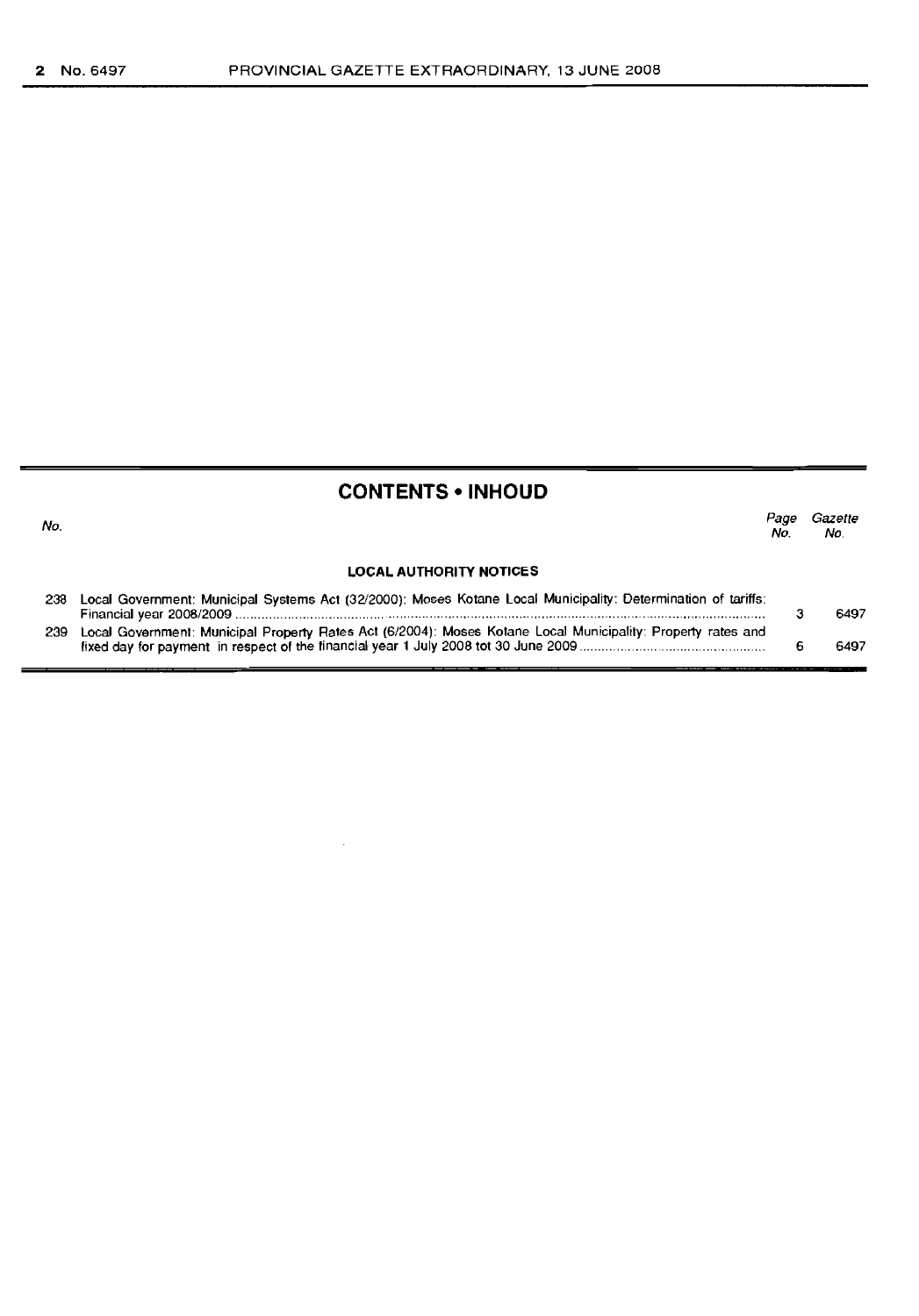# LOCAL AUTHORITY NOTICES

## LOCAL AUTHORITY NOTICE 238

Schedule A

# **MOSES KOTANE LOCAL MUNICIPALITY**

## DETERMINATION OF TARIFFS: FINANCIAL YEAR 2008/2009

Notice is hereby given that in terms of section 75 A of the Local Government: Municipal Systems Act, Act 32 of 2000 the following tariffs have been determined by resolution of the Municipal Council with effect from 7 July 2008.

## 1) Refuse removal tariffs - Madikwe

Residential

R15.45 per container per month (Plus VAT)

Businesses, Schools and Industries

R30.90 per container per month (Plus VAT)

## 2) Refuse Removal Tarifts - Mogwase

Residential

R15.45 per container per month (Plus VAT)

Businesses, Schools and Industries

R30.90 per container per month (Plus VAT)

## 3) Sewerage charges - Madikwe

Residential

R15.45 per stand per month (Plus VAT)

Businesses, Schools and Industries

R30.90 per stand per month (Plus VAT)

## 4) Sewerage charges - Mogwase

## Residential

R4.95 per stand per month (Plus VAT)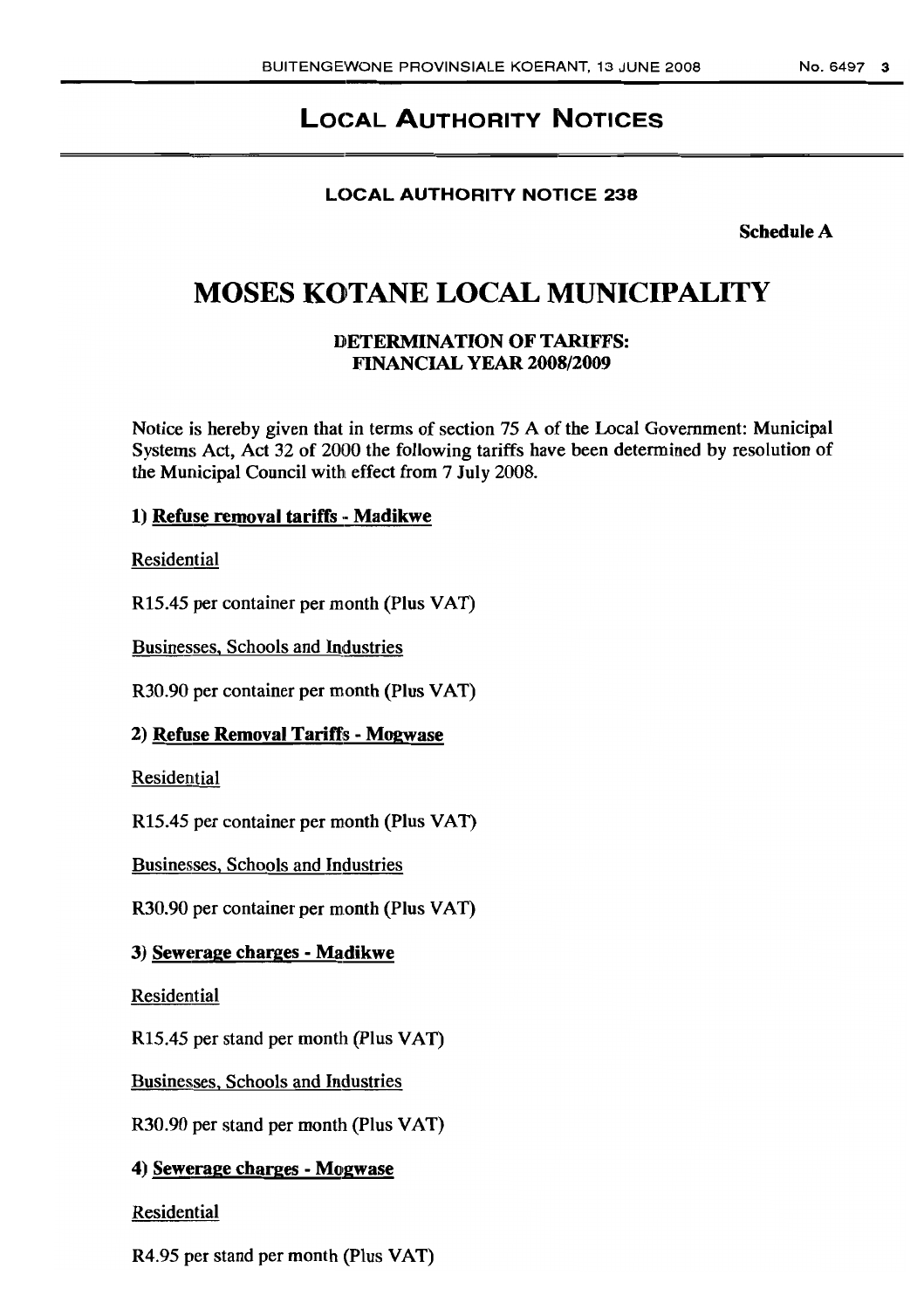#### Schedule A

#### Businesses, Schools and Industries

R30.90 per stand per month (Plus VAT)

#### 5) Water Provision Tariffs

Domestic Consumers

| 0 to 6 kilolitre       | Free of charge                           |
|------------------------|------------------------------------------|
| 6.1 kl to 45 kilolitre | R7.44 per kilolitre per month (Plus VAT) |
| 45.1 kl and above      | R8.56 per kilolitre per month (Plus VAT) |

Small Business and State Department Consumers

 $0$  to 45 kl 45,1 kl and above R7.44 per kilolitre per month (Plus VAT) R8.92 per kilolitre per month (Plus VAT)

Bulk Consumers

Sun City

R5.61 per kiloliter per month (Plus VAT)

Industrial and Large Consumers

AE.C.I, Military Base, University, Prison, Airport, Ostrich farms, Manyane Resort, Bakgatla Resort, Bakubung Lodge, Kwa-Maritane Resort, Ivory and other Resorts, Mines, Hospitals, Sun Village and other consumers not included in Domestic consumers R7.67 per kilolitre per month (Plus VAT)

> R 466.00 (Plus VAT) R 466.00 (Plus VAT) R 408.00 (Plus VAT) R 408.00 (Plus VAT) R 233.00 (Plus VAT) R 19.00 (Plus VAT) R 14.00 (Plus VAT) R 23.00 (Plus VAT)

#### 6) Machinery and Equipment Hire

Hiring of Front-end loader per hour Hiring of Bulldozer per hour Hiring of TLB per hour Hiring of Grader per hour Hiring of Vibrating Roller per hour Hiring of Low Bed per kilometer Hiring of Tipper Truck per kilometer Hiring of Small Vibrating Roller

#### 7) Approval of Building Plans

| Plan of $20m^2$                           | R 94.00 (Plus VAT)   |
|-------------------------------------------|----------------------|
| Every additional 10m <sup>2</sup> or part | R 18.00 (Plus VAT)   |
| Boundary Walls & Extensions               | $R$ 41.00 (Plus VAT) |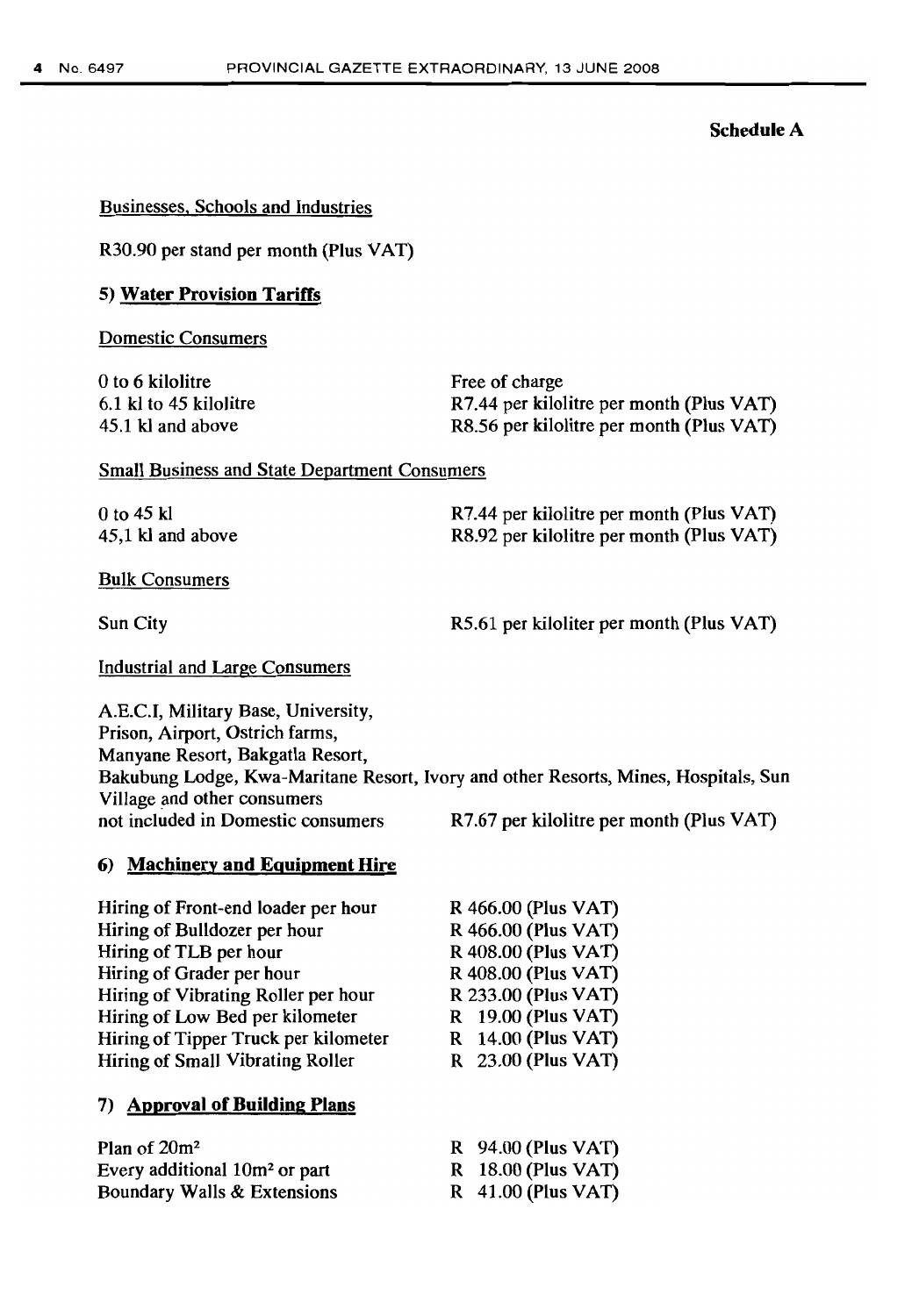#### Schedule A

## 8) Valuation and Clearance Certificates

Issue of certificate R 35.00 (Plus VAT)

## 9) Sundry Charges

Photocopy per A4 page R 1.00 (Plus VAT)

The amounts due for refuse, sewerage and water shall become due and payable on 7 July 2008 (the fixed date) and must be paid at the end of each calendar month during the financial year.

Interest of 15 per cent per annum is chargeable on all amounts in arrear after the fixed date or dates and defaulters are liable to restriction of supply and legal proceedings for recovery of such arrear amounts.

Any person who desires to object to the determination shall do so in writing within fourteen (30) days after the date of publication of this notice.

Assistance will be given to persons who cannot read or write to lodge a complaint if so desired.

G.J. MOATSHE MUNICIPAL MANAGER CIVIC CENTRE Private Bag XI011 **MOGWASE** 0314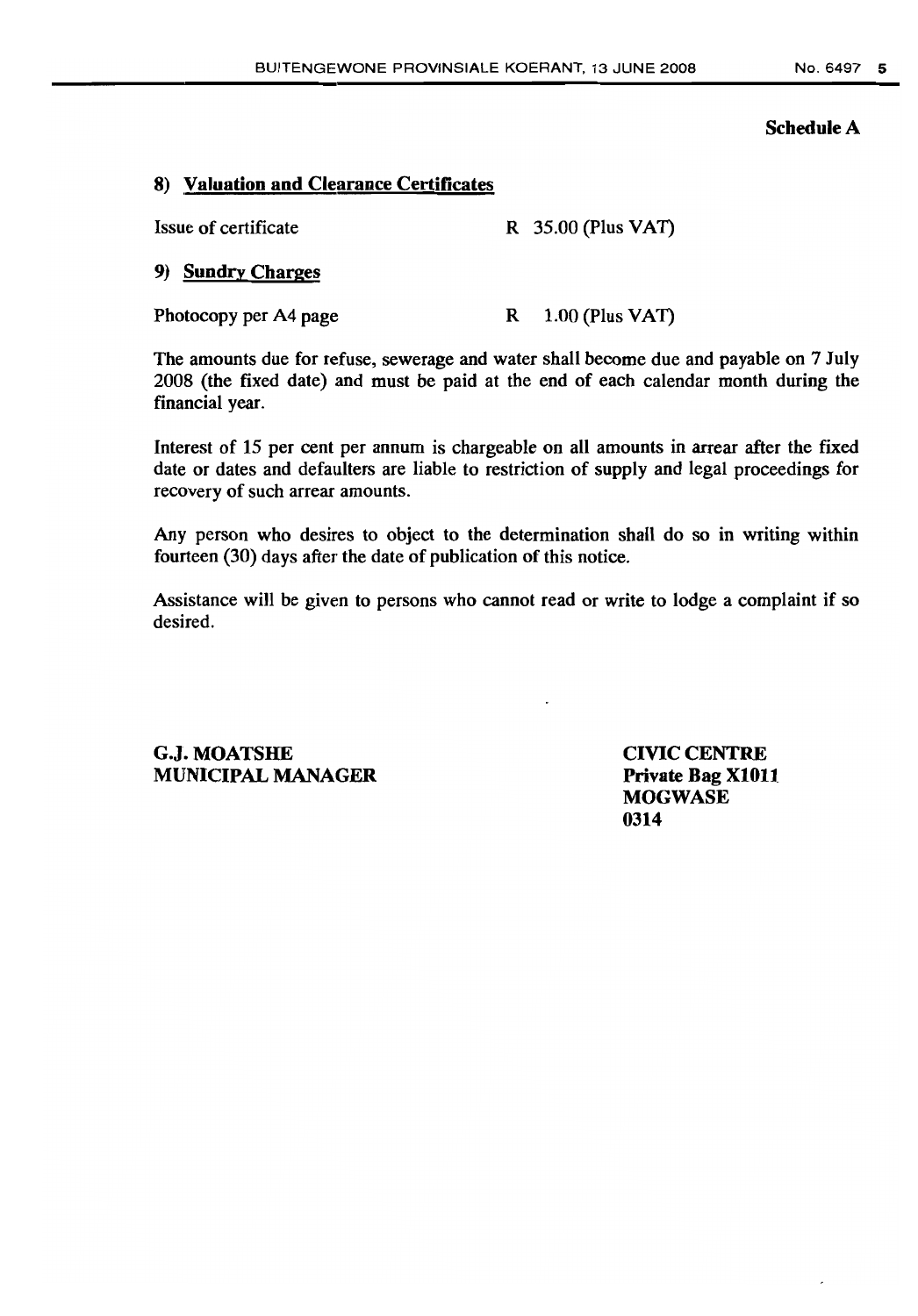#### LOCAL AUTHORITY NOTICE 239

Schedule B

# MOSES KOTANE LOCAL MUNICIPALITY

## NOTICE OF PROPERTY RATES AND OF FIXED DAY FOR PAYMENT IN RESPECT OF THE FINANCIAL YEAR 1 JULY 2008 TO 30 JUNE 2009

Notice is hereby given that, in terms of section 14(3) of the Local Government: Municipal Property Rates Act, 2004 (Act 6 of 2004) read with section 21A of the Local Government: Municipal Systems Act, 2000 (Act 32 of 2000) the following property rates will be levied by resolution of the Council in respect of the above mentioned financial year on rateable property recorded in the valuation roll:

#### (a) Residential properties

On the market value of any land or right in land or pertaining to such right in land RO.0030 in the Rand (zero comma three zero cent in the Rand).

#### (b) Mining properties

On the market value of any land or right in land or pertaining to such right in land RO,0528 in the Rand (five comma two eight cents in the Rand).

#### (c) Businesses

On the market value of any land or right in land or pertaining to such right in land RO,0178 in the Rand (one comma seven eight cents in the Rand).

#### (d) All Government properties

On the market value of any land or right in land or pertaining to such right in land RO,0400 in the Rand (four comma zero zero cents in the Rand).

A rebate of 20 % is granted to government properties.

(e) Eskom servitudes - RO,0400 cents in the Rand (four comma zero zero cents in the Rand) on the market value of any land or right in land or pertaining to such right in land.

A rebate of 30 % is granted to public service infrastructure properties.

## (t) Telecommunication buildings and installations (Telkom, MTN, Vodacom, Cell C)

On the market value of any land or right in land or pertaining to such right in land RO,0400 in the Rand (four comma zero zero cents in the Rand). A rebate of 30 % is granted to public service infrastructure properties.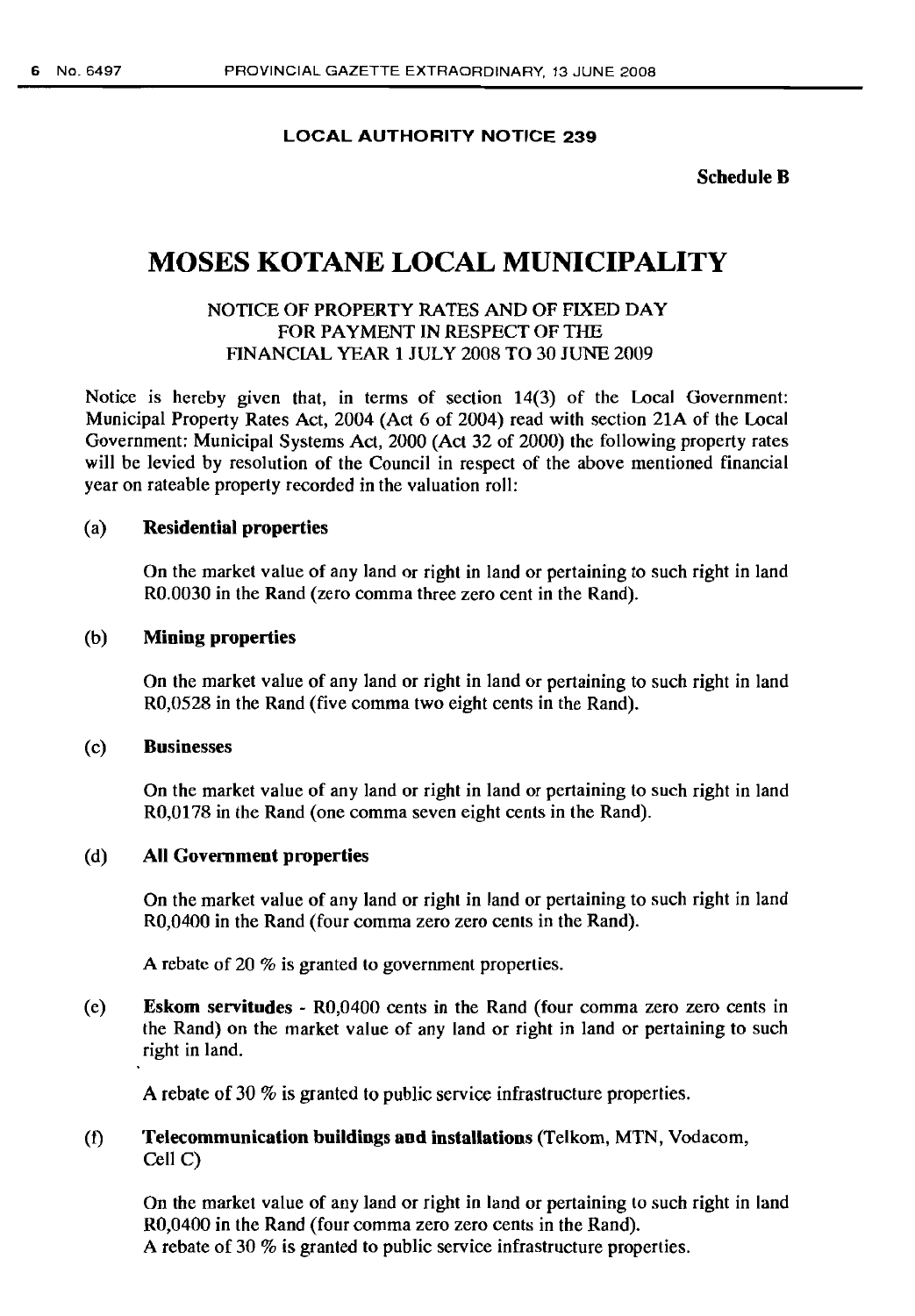## Schedule B

- (g) Holiday resorts and hotels with and without gambling rights in terms of the National Gambling Act, Act No. 7 of 2004, motels, entertainment centres including commercial properties, offices, garages and shopping centres pertaining to such land or right in land.
	- $g(i)$  Holiday resorts with gambling rights

The Sun City - Lost City complex and amenities situated on a portion of the farm Doornhoek 910 JQ and a portion of the farm Ledig 909 JO, on the market value of any land or right in land or pertaining to such right in land R0,0273 in the Rand (two comma seven three cents in the Rand).

g(ii) Holiday resorts without gambling rights

Bakubung Bush Lodge situated on portions of the farms Ledig 909 JO and Koedoesfontein 94 JO, Kwa Maritane Bush Lodge situated on portions of the farms Doornhoek 910 JO and Waagfontein 89 JO and Tshukudu Bush Lodge situated on portions of the farms Wydehoek 92 JO and Leeufontein 50 JQ, on the market value of any land or right in land or pertaining to such right in land RO,0261 in the Rand (two comma six one cents in the Rand).

Resorts subject to phasing-in:

Ivory Tree Game Lodge and Bakgatla Resorts situated on a portion of the farm Kafferskraal 43 JO and Manyane Resort situated on a portion of the farm Zuiverfontein 58 JQ, on the market value of any land or right in land or pertaining to such right in land RO,0261 in the Rand (two comma six one cents in the Rand). A phasing-in rebate of 25% is granted to these resorts.

g(iii) The Sun Village shopping complex situated on a portion of the farm Doornhoek 910 J.0: On the market value of any land or right in land or pertaining to such right in land RO,0178 in the Rand (one comma seven eight cents in the Rand).

#### (h) Industrial undertakings

On the market value of any land or right in land or pertaining to such right in land RO,0073 in the Rand (zero comma seven three cents in the Rand).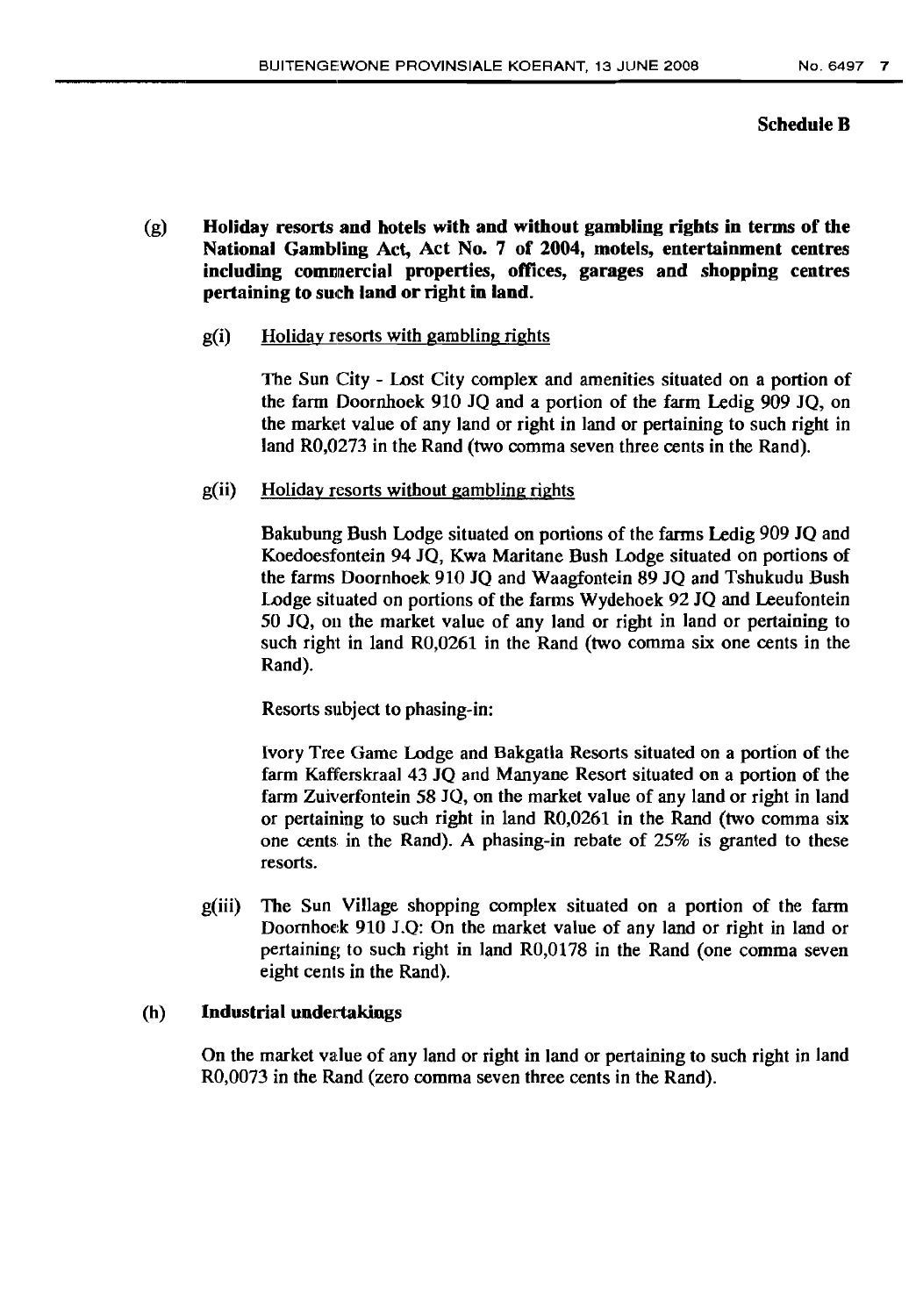#### Schedule B

#### (i) Rebates

|                       | <b>Category/Description</b>                                    | Proposed               | <b>Council's</b> |
|-----------------------|----------------------------------------------------------------|------------------------|------------------|
|                       |                                                                | rebate                 | adopted          |
|                       |                                                                |                        | rebate           |
|                       | <b>State Properties</b>                                        | 20%                    | 20%              |
|                       | <b>Residential Properties (Where applicable)</b>               | 20%                    | 20%              |
| <b>Public schools</b> |                                                                | 20%                    | 20%              |
| Private schools       |                                                                | 20%                    | 20%              |
|                       | <b>Public Service Infrastructure</b>                           | 30%                    | 30%              |
|                       |                                                                |                        |                  |
|                       | <b>Rebates on Agricultural Land</b>                            |                        |                  |
| ⋗                     | No municipal roads next to property                            | 7,5%                   | 7,5%             |
| $\blacktriangleright$ | No municipal sewerage to the property                          | 7,5%                   | 7,5%             |
| $\blacktriangleright$ | No municipal electricity to the property                       | 7,5%                   | 7,5%             |
| ⋗                     | No water supply to the property by the municipality            | 15%                    | 15%              |
| $\blacktriangleright$ | No refuse removal provided by the municipality                 | 7,5%                   | 7,5%             |
| $\blacktriangleright$ | Contribution to job creation                                   | 5%                     | 5%               |
|                       | Contribution to social and economic welfare of farm workers    |                        |                  |
| $\blacktriangleright$ | Permanent residential property provided to the farm workers    | 5%                     | 5%               |
| ⋗                     | Residential property provide with potable water                | 5%                     | 5%               |
| ⋗                     | Residential property provide with electricity                  | 5%                     | 5%               |
| ⋗                     | Availing land/buildings for education and recreational         | 5%                     | 5%               |
|                       | purposes for farm workers                                      |                        |                  |
|                       |                                                                |                        |                  |
|                       | Retired and disabled person on residential properties only     |                        |                  |
|                       | $\triangleright$ Owner with income less than R 1 100 per month | <b>Indigent Policy</b> |                  |

All rateable properties under tribal management, whether registered in the name of the tribe or in the name of the RSA Government will be fully remissioned from property rates for the financial year 2008/2009, but excluding the following properties:

State owned and parastatal owned institutions like hospitals, schools, tertiary education facilities, administration buildings, post offices, magistrate courts, Telkom property as well as Vodacom, MTN and Cell C buildings and installations, military bases, mines, mining installations and buildings including dwelling houses and infrastructure, Eskom